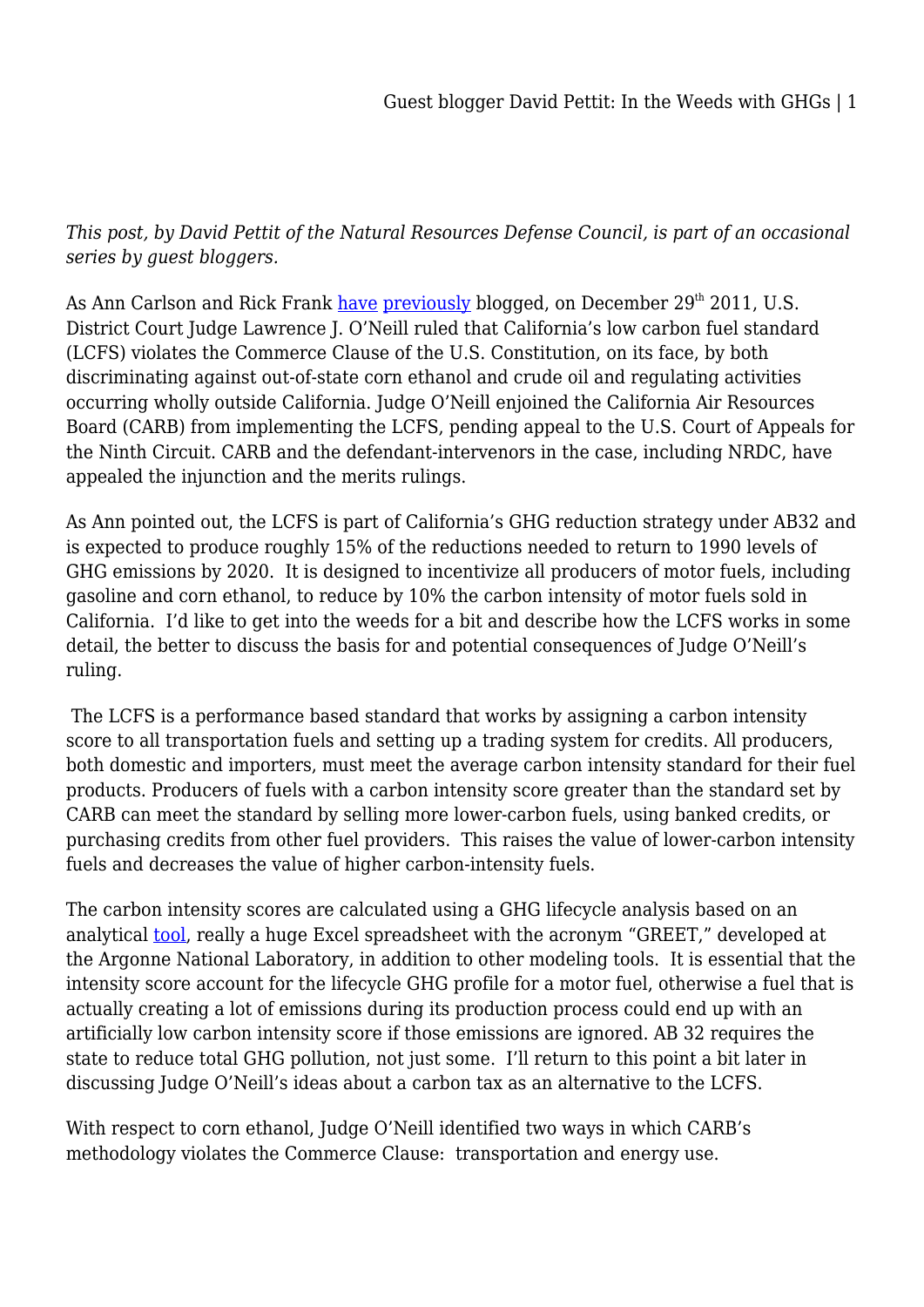Judge O'Neill wrote that out-of-state producers of corn ethanol were punished by use of the transportation factors in GREET because those factors increase carbon intensity scores for out-of-state but not in-state producers. However, a closer look at the GREET model shows that this is not so. In fact, California producers of corn ethanol are punished in terms of carbon intensity because of the GHGs emitted in transporting the corn feedstock to ethanol plants in California. Basically, we don't grow enough corn here and so we have to import it from the Midwest and elsewhere. Those emissions increase California corn ethanol's score more than the Midwest producers' scores are increased by having to ship their finished product to California, placing California producers at a disadvantage relative to Midwest producers in terms of transport emissions.

With respect to energy use, the GREET model evaluates GHGs emitted in the production of electricity used at an ethanol plant, and GHGs emitted from producing heat used in the plant to make ethanol, which may or may not be from electric power. For example, a large fraction of the electrical power in the Midwest comes from coal-fired electrical plants, and some of the Midwest producers use coal as a heat source in their facilities. In California, by contrast, there is little coal-fired electricity and no use of coal to provide heat in California ethanol plants. California producers tend to pay a higher price per unit electricity for this cleaner electricity, in addition to other factors. The GREET model takes this into account for the Midwest by assigning an average GHG score to all Midwest ethanol plants based on government and industry data. CARB modified the GREET model to use California data for both electricity generation and heat. The treatment of these factors in the GREET model is the single largest reason why carbon intensity scores for California-produced ethanol are lower than those for Midwest-produced ethanol using the same production process. If California producers used higher carbon inputs, this would be reflected in their score in the same fashion and if Midwest producers use lower carbon inputs, they can apply for lower scores as some companies are doing already through biomass-cofiring.

Does the GREET model's realistic treatment of real differences in lifecycle GHG emissions for corn ethanol make the LCFS violate the Commerce Clause? In the view of NRDC, the answer is no. The LCFS does not facially (or otherwise) discriminate against out-of-state ethanol or crude oil. The LCFS evenhandedly regulates all transportation fuels sold in California based on lifecycle emissions, not on location. California's carbon calculations apply the same to the lifecycle emissions of all fuels, including the emissions needed to refine and transport those fuels. The GREET tool applies whether the fuel is made in California or elsewhere. To ignore the fact that, for example, much Midwest electricity comes from coal is to ignore reality.

Standing up from the weeds, is the Commerce Clause really a bar to a state that wants to